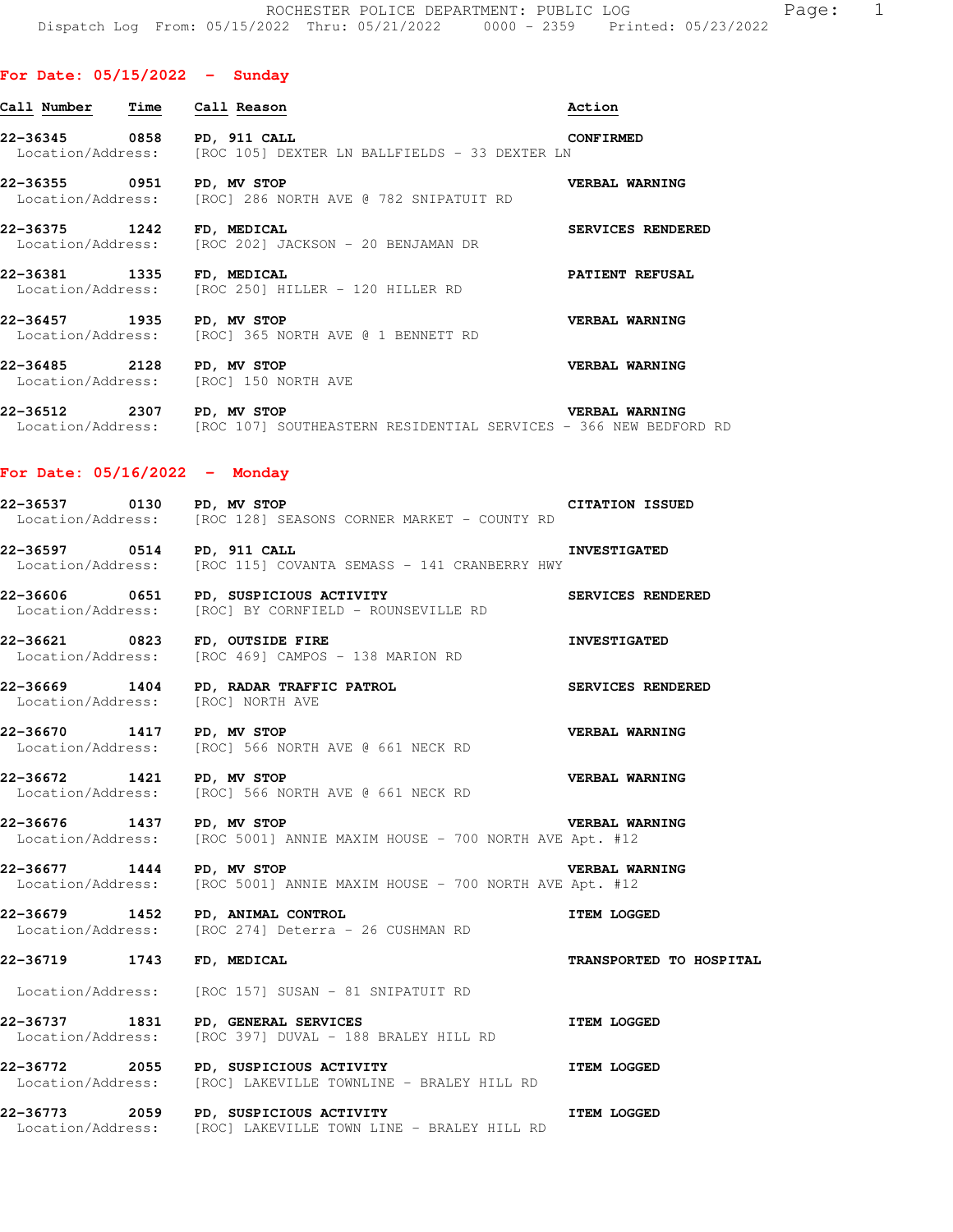**22-36806 2258 PD, MV DISABLED ITEM LOGGED**  Location/Address: [ROC] 350 BRALEY HILL RD @ 96 NORTH AVE

## **For Date: 05/17/2022 - Tuesday**

|                                       | 22-36946 0950 PD, MV STOP<br>Location/Address: [ROC] 152 WALNUT PLAIN RD<br>Location/Address: [ROC] 152 WALNUT PLAIN RD             |                       |
|---------------------------------------|-------------------------------------------------------------------------------------------------------------------------------------|-----------------------|
| 22-36971 1209 PD, MV STOP             | Location/Address: [ROC 89] COSTELLO DISMANTLING - 45 KINGS HWY                                                                      | <b>VERBAL WARNING</b> |
| Location/Address: [ROC] 51 CUSHMAN RD | 22-36980 1258 PD, LOST/RECOVERED PROPERTY SERVICES RENDERED                                                                         |                       |
|                                       | 22-36989 1334 PD, BURGLAR ALARM SERVICES RENDERED<br>Location/Address: [ROC] 100 MARION RD<br>Location/Address: [ROC] 100 MARION RD |                       |
| 22-36998 1429 PD, MV STOP             | Location/Address: [ROC] 587 COUNTY RD @ 2 CRANBERRY HWY                                                                             | <b>VERBAL WARNING</b> |
| 22-37058 1944 PD, MV STOP             | Location/Address: [ROC] 400 NECK RD<br>Location/Address: [ROC] 400 NECK RD                                                          | <b>ITEM LOGGED</b>    |
|                                       | 22-37062 2006 PD, SUSPICIOUS ACTIVITY MESTIGATED<br>Location/Address: [ROC] FIRE LANE - NEGUS WAY                                   |                       |
| 22-37070 2036 PD, MV STOP             | <b>VERBAL WARNING</b><br>Location/Address: [ROC] 160 HARTLEY RD @ 160 SNIPATUIT RD                                                  |                       |
| 22-37077 2059 PD, MV STOP             | Location/Address: [ROC 115] COVANTA SEMASS - 141 CRANBERRY HWY                                                                      | CITATION ISSUED       |
| 22-37100 2210 PD, MV STOP             | Location/Address: [ROC] 113 WALNUT PLAIN RD @ 116 MARYS POND RD                                                                     | VERBAL WARNING        |
| 22-37102 2215 PD, MV STOP             | <b>ITEM LOGGED</b><br>Location/Address: [ROC] 243 MARION RD @ 1 HATHAWAY POND CIR                                                   |                       |
|                                       | 22-37107 2226 PD, SUSPICIOUS ACTIVITY<br>Location/Address: [ROC 252] HARDY - 104 MARION RD                                          |                       |

## **For Date: 05/18/2022 - Wednesday**

|                               | 22-37182 0213 PD, MV STOP 22-37182 WERBAL WARNING<br>Vicinity of: [ROC 334] RANDALL - 221 NORTH AVE                         |                              |
|-------------------------------|-----------------------------------------------------------------------------------------------------------------------------|------------------------------|
|                               | 22-37210 0449 FD, MEDICAL ALARM NERRA STREM LOGGED<br>Location/Address: [ROC 115] COVANTA SEMASS - 141 CRANBERRY HWY        |                              |
|                               | 22-37265 1025 PD, GENERAL SERVICES NEROLA ENVESTIGATED<br>Location/Address: [ROC 1] ROCHESTER POLICE STATION - 29 DEXTER LN |                              |
| 22-37269 1052 PD, ROAD HAZARD |                                                                                                                             | <b>SERVICES NOT REQUIRED</b> |
|                               | Location/Address: [ROC] 3 BISHOP RD                                                                                         |                              |
| 22-37270 1057 PD, FRAUD       | <b>EXECUTED INVESTIGATED</b><br>Location/Address: [ROC 1] ROCHESTER POLICE STATION - 29 DEXTER LN                           |                              |
| 22-37283 1211 PD, MV STOP     | <b>EXERBAL WARNING</b><br>Location/Address: [ROC 106] GIFFORD PARK BALLFIELDS - 25 MARYS POND RD                            |                              |
|                               | 22-37310 1352 PD, ANIMAL CONTROL NUMBER OF THEM LOGGED<br>Location/Address: [ROC 368] VONJESS - 980 WALNUT PLAIN RD         |                              |

**22-37326 1514 PD, 911 CALL ITEM LOGGED**  Location/Address: [ROC 397] DUVAL - 188 BRALEY HILL RD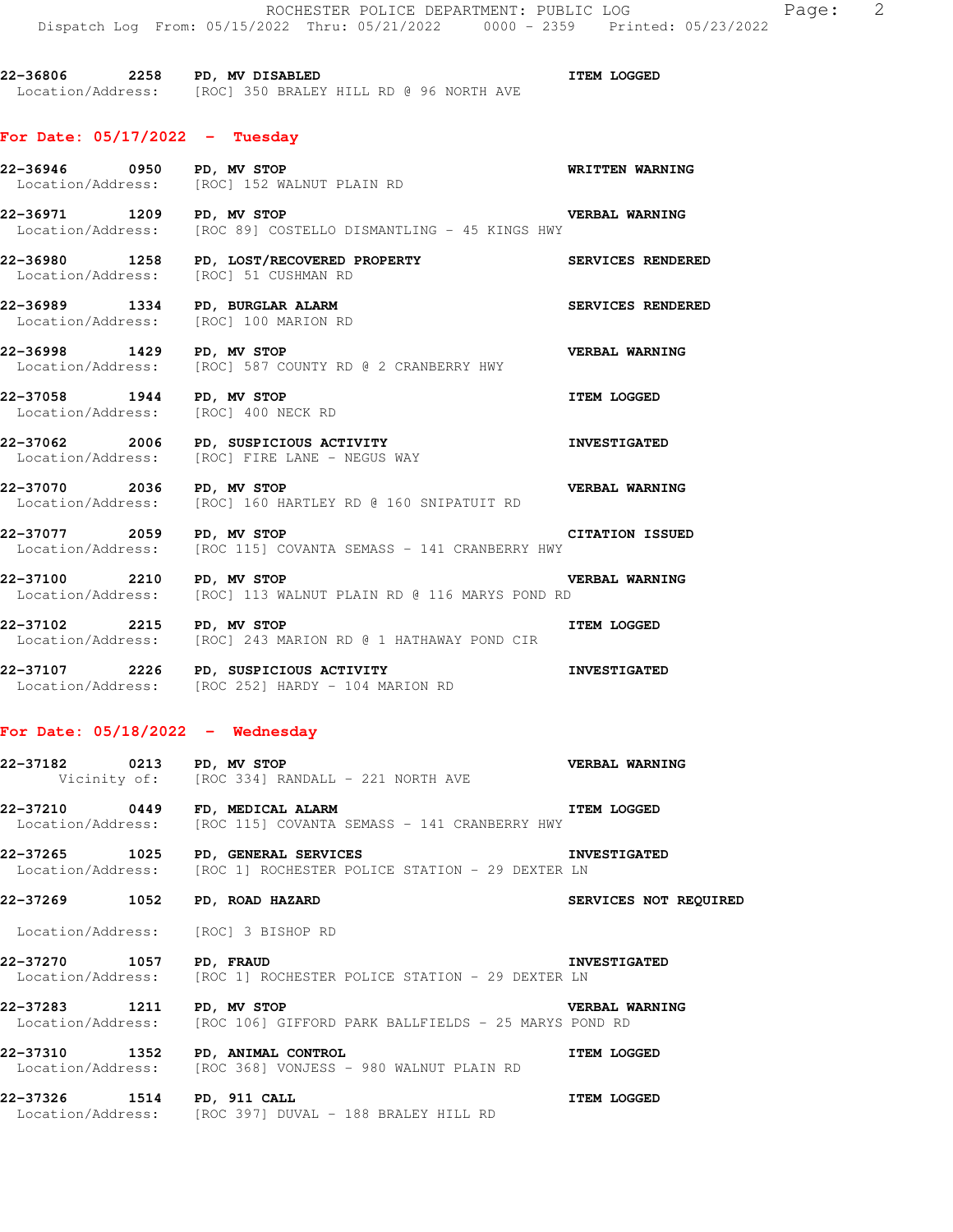**22-37352 1744 PD, MV STOP VERBAL WARNING**  Location/Address: [ROC] 270 CRANBERRY HWY @ 0 MIDDLEBORO TOWN LINE

**22-37364 1831 PD, MV STOP VERBAL WARNING**  Location/Address: [ROC] 483 SNIPATUIT RD @ 1 PAULINES WAY

**22-37365 1834 PD, VANDALISM INVESTIGATED**  Location/Address: [ROC] 14 HILLER RD

**22-37370 1915 PD, GENERAL SERVICES ITEM RECOVERED**  [ROC 1] ROCHESTER POLICE STATION - 29 DEXTER LN

**22-37377 2004 PD, MV STOP UNFOUNDED**  [ROC 117] TOWN OF MARION PUMP HOUSE - 81 MARYS POND RD

**22-37387 2104 PD, DISTURBANCE RESTORED PEACE**  Location/Address: [ROC] 619 COUNTY RD Apt. #2

**22-37396 2137 FD, FIRE ALARM SERVICES RENDERED**  Location/Address: [ROC 135] ZERO WASTE - 50 CRANBERRY HWY

**22-37401 2157 PD, 911 CALL ITEM LOGGED**  Location/Address: [ROC 115] COVANTA SEMASS - 141 CRANBERRY HWY

**22-37413** 2231 PD, SUSPICIOUS ACTIVITY **ITEM LOGGED** Location/Address: [ROC 168] MARYS POND - 476 MARYS POND RD

**22-37419 2241 PD, BURGLAR ALARM INVESTIGATED**  Location/Address: [ROC 52] ROCHESTER MEMORIAL SCHOOL - 16 PINE ST

## **For Date: 05/19/2022 - Thursday**

**22-37439 0041 PD, SUSPICIOUS ACTIVITY ITEM LOGGED**  Location/Address: [ROC 455] MARYS POND PARKING AREA - 11 PERRYS LN

**22-37445 0051 PD, ASSIST OTHER AGENCY SERVICES RENDERED**  Location/Address: [WAR] CRANBERRY BOGS - 1162 MAIN ST

**22-37459 0114 PD, 911 CALL CONFIRMED**<br>Location/Address: [ROC 41] THOUSAND TRAILS CAMPGROUND - 90 STEVENS RD [ROC 41] THOUSAND TRAILS CAMPGROUND - 90 STEVENS RD

**22-37518 0552 PD, DISTURBANCE VERBAL WARNING**  Location/Address: [ROC] 116 MARYS POND RD @ 113 WALNUT PLAIN RD

**22-37530 0835 PD, MV ERRATIC VERBAL WARNING**  Vicinity of: [ROC] NORTH AVE

**22-37564 1126 PD, GENERAL SERVICES ITEM LOGGED**  Location/Address: [ROC 1] ROCHESTER POLICE STATION - 29 DEXTER LN

**22-37610 1706 PD, MVC OTHER CITATION ISSUED**  Location/Address: [ROC] 651 NECK RD

**22-37617 1723 PD, GENERAL SERVICES SERVICES RENDERED**  Location/Address: [ROC 41] THOUSAND TRAILS CAMPGROUND - 90 STEVENS RD Apt. #C56

22-37624 1817 PD, HOUSE LOCKOUT **SERVICES RENDERED** Location/Address: [ROC 270] PEARSON - 19 GERRISH RD

**22-37627 1834 PD, MV STOP VERBAL WARNING**  Location/Address: [ROC] 517 WALNUT PLAIN RD

**22-37632 1927 PD, 911 CALL 1088 PROBED**<br>Location/Address: [ROC 41] THOUSAND TRAILS CAMPGROUND - 90 STEVENS RD [ROC 41] THOUSAND TRAILS CAMPGROUND - 90 STEVENS RD

**22-37641 2015 PD, ANIMAL CONTROL REFER TO OTHER AGENCY** 

Location/Address: [ROC] 214 SNIPATUIT RD

**22-37650 2053 FD, CARBON MONOXIDE ALARM SERVICES RENDERED**